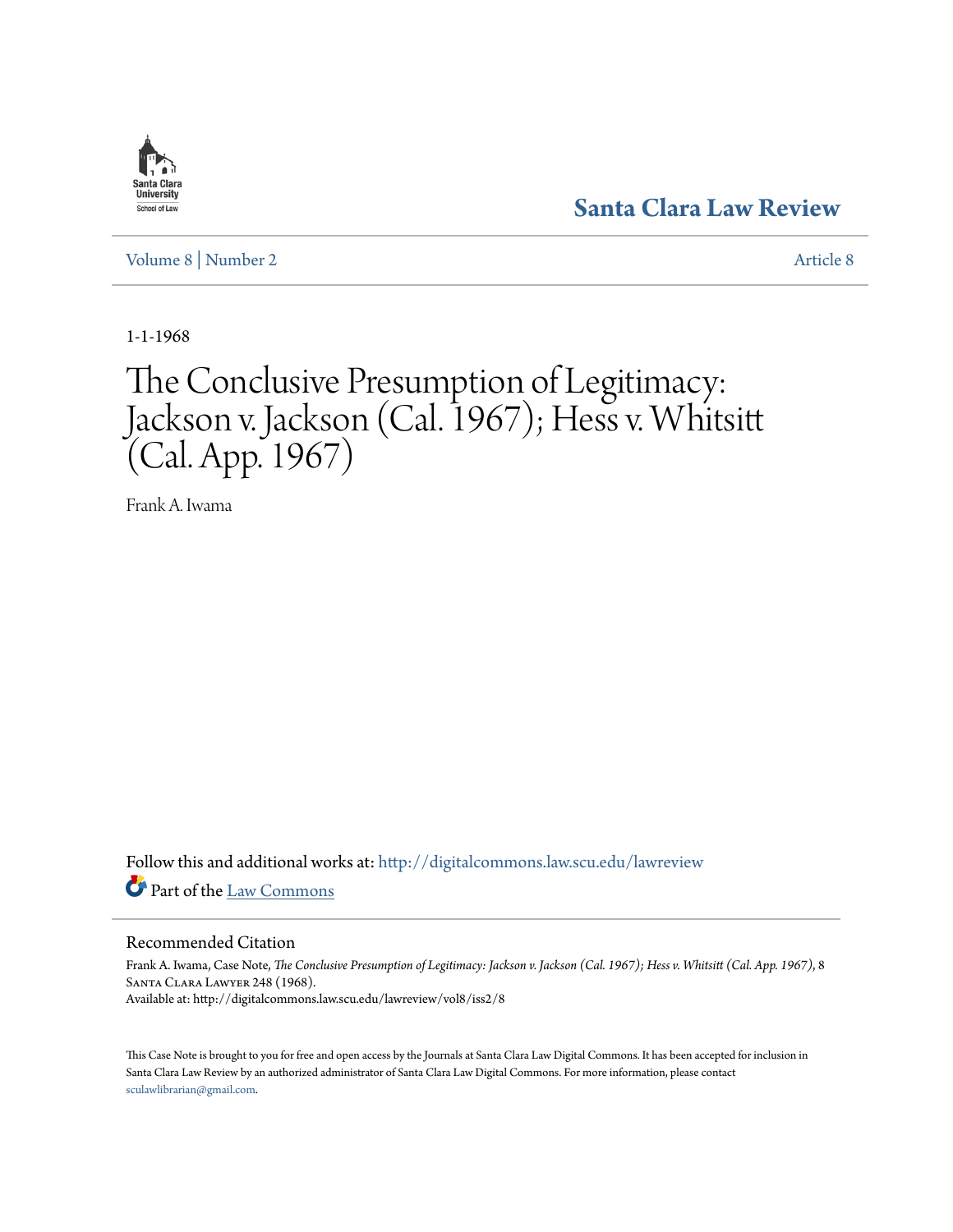supported on the basis of public policy. The number of people who find themselves in the employee's corner of the triangular relationship is large and growing.<sup>39</sup> The majority view jeopardizes the security of this large segment of the American working population who have entered into the insurance arrangement in good faith. The insurance companies, on the other hand, are not only in a position to exercise a closer control over the employer to keep mismanagement at a minimum, but they are also in a position to spread the cost of such mismanagement to the public at large. As a matter of public policy, the insurer should be made to treat such losses as a part of the cost of doing business and to include such costs in arriving at the dollar amount of premiums to be charged.<sup>44</sup>

*David S. Murray*

# THE **CONCLUSIVE PRESUMPTION** OF LEGITIMACY: *JACKSON v. JACKSON* **(CAL. 1967);** *HESS v. WHITSITT* **(CAL. App. 1967)**

For nearly a century California statutes have provided comwedlock or within a competent time thereafter.<sup>1</sup> The presumption is disputable in cases where the husband and wife were not cohabiting at the time of conception.' However, Evidence Code section **<sup>621</sup>**

**<sup>39</sup>**R. **EILERS AND** R. **CROWE, GROUP INSURANCE HANDBOOK 50-52 (1965).** *See also,* LIFE **INSURANCE FACT BOOK** 26-28 (1961).

**<sup>40</sup>**Although the supreme court reversed the trial court's finding that Fullerton was not New York Life's agent, it sent the case back to the trial court so that it might be determined whether Mr. Elfstrom, as beneficiary, partook in the misrepre- sentation of his daughter's eligibilty made to the insurer. Elfstrom v. New York Life Ins. Co., **67** A.C. 511, **520,** 432 **P.2d 731,** 740, **63** Cal. Rptr. **35,** 44 (1967). If it is found that he did, New York Life may avoid the policy. *See e.g.* New York Life Ins. Co. v. Zivitz, 243 Ala. **379, 10** So. **2d 276** (1942).

<sup>&</sup>lt;sup>1</sup> CAL. EVID. CODE §§ 621, 661 (West 1966) formerly CAL. CODE CIV. PROC. §§ 1962(5), 1963(31) (West 1955); CAL. CIV. CODE §§ 193-95 (West 1955) (originally enacted in 1872). In enacting Evidence Code section 621, "conclu tuted for "indisputably." This was not intended to effect any substantive change. Jackson v. Jackson, 67 A.C. 241, 243 n.1, 430 P.2d 289, 290 n.1, 60 Cal. Rptr. 649, 650 n.1 (1967); Cal. Law Revision Comm'n, **7** REPORTS, RECOMMENDATIONS **AND** STUDIES 105 (1965). [The conclusive presumption arising out of cohabitation will be referred to herein as "the indisputable presumption."].

<sup>&</sup>lt;sup>2</sup> "A child of a woman who is or has been married, born during the marriage or within 300 days after the dissolution thereof, is presumed to be a legitimate child of that marriage. This presumption may be disputed . . . . " CAL. EviD. CODE § 661 (West 1966).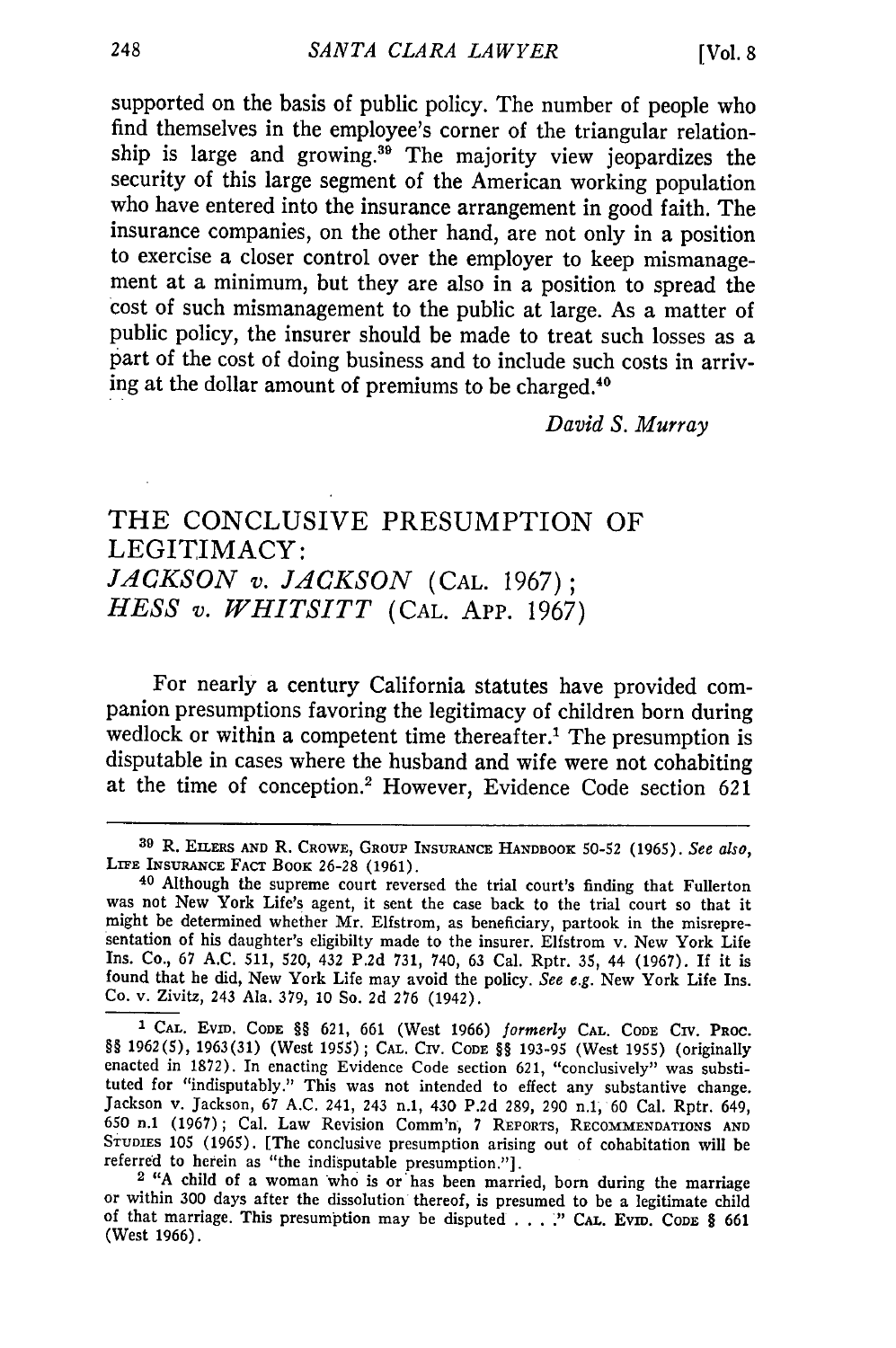provides that "notwithstanding any other provision of law, the issue of a wife cohabiting with her husband, who is not impotent, is conclusively presumed to be legitimate."8 The latter presumption, being conclusive, is actually a rule of substantive law.<sup>4</sup> In two recent cases involving this latter presumption, the courts were called upon to consider the admissibility of evidence of blood tests<sup>5</sup> and racial characteristics<sup>6</sup> that tended to preclude the husband as the father of a child born to his wife during lawful wedlock.

In *Jackson v. Jackson,7* the husband had been ordered to pay child support and legal and medical expenses in connection with the birth of a child to the wife approximately nine months after the date of the marriage. The only cohabitation had been a fourday honeymoon in the couple's apartment after which the wife had departed; there had been no contact thereafter. In support of his motion to terminate the prior court orders, the husband offered evidence of blood tests indicating that he could not have fathered the child. On appeal to the supreme court it was held that the test results were admissible, not for the purpose of overcoming the indisputable presumption, but rather for the purpose of showing that the child was not conceived during cohabitation and that, therefore, the indisputable presumption was not applicable. The dissenting opinion concluded that the effect of the court's holding was to add an exception to the indisputable presumption, thereby subverting a longstanding public policy favoring legitimacy.8

In *Hess v. Whitsitt*,<sup>9</sup> the husband and wife were Caucasian while the wife's child was of mixed blood, evidencing both Negro and Caucasian characteristics and bearing a close physical resemblance to the defendant, a Negro. It was not disputed that the child had been conceived at a time when the husband and wife were cohabiting although the wife had had sexual relations with both the defendant and her husband during that period. In an action against the alleged father to establish paternity and obtain a child support order the district court of appeal held that the child was conclusively presumed to be the legitimate issue of the hus-

**<sup>3</sup> CAL.** Evm. **CODE** § 621 (West 1966).

**<sup>.4</sup>** Kusior v. Silver, 54 Cal. 2d 603, 619, 354 P.2d 657, 668, 7 Cal. Rptr. 129, 140 (1960); McBAINE, CALIFORNIA EVIDENCE **MANUAL** § 1273 (2d **ed.** 1960).

**<sup>5</sup>** Jackson v. Jackson, 67 A.C. 241, 430 P.2d 289, 60 Cal. Rptr. 649 (1967).

**<sup>6</sup>** Hess v. Whitsitt, 257 A.C.A. 618, 65 Cal. Rptr. 45 (1967), *hearing denied,* 68 A.C. No. 8 (1968) (minutes at 3).

**<sup>7</sup>** 67 A.C. 241, 430 P.2d 289, 60 Cal. Rptr. 649 (1967).

**<sup>8</sup>** *Id.* at 245, 430 P.2d at 291, 60 Cal. Rptr. at 651.

**<sup>9</sup>** 257 A.C.A. 618, 65 Cal. Rptr. 45 (1967), *hearing denied* 68 **A.C.** No. 8 (1968) (minutes at 3).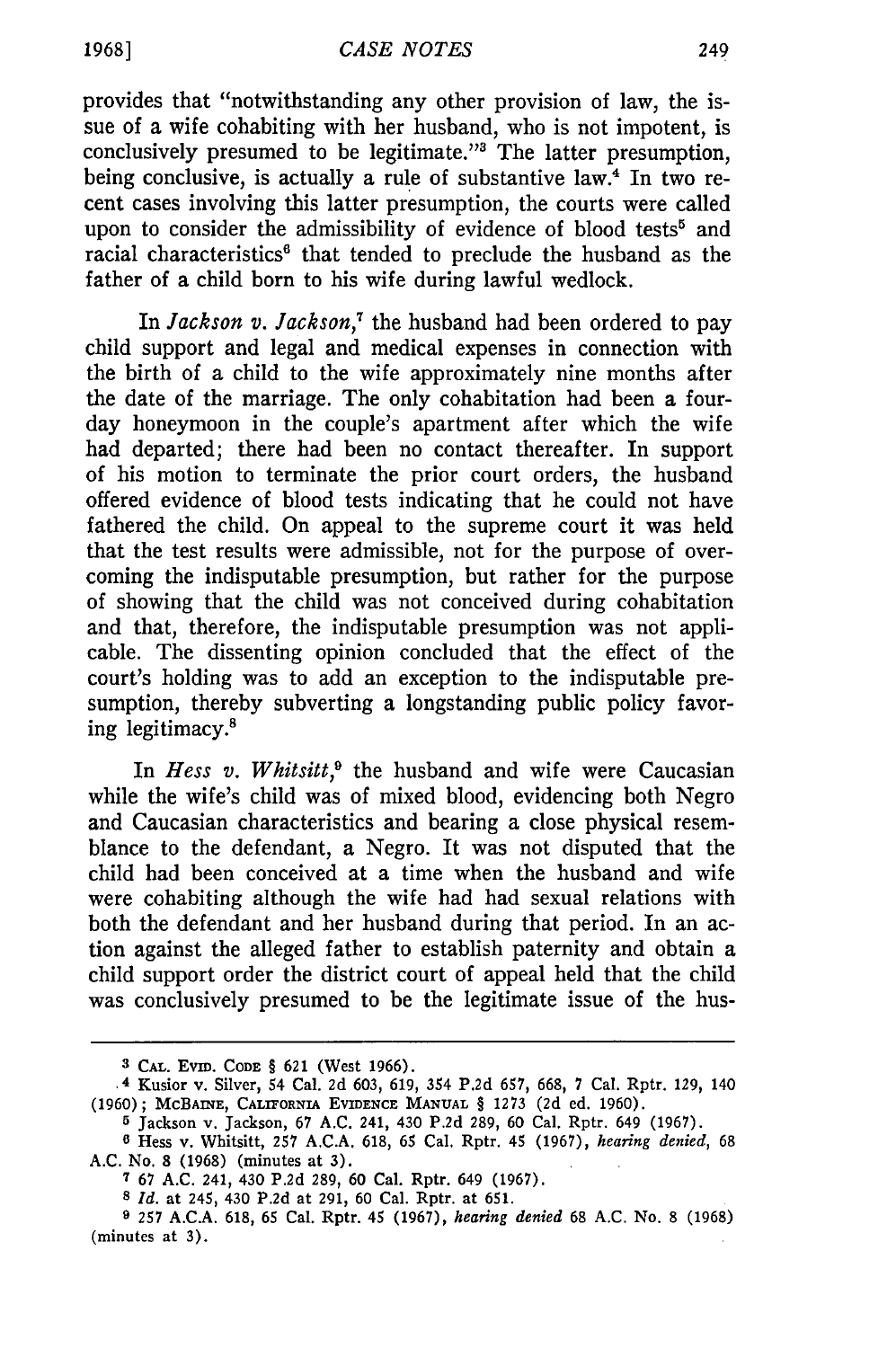band and wife. The only exception to the presumption was that provided by the statute itself, *i.e.,* impotence. Language in earlier California cases suggesting a "racial difference" exception was held to be dicta which had never risen to the level of a rule of law.

This note examines the *Jackson* and *Hess* decisions in light of the historical background and development of Evidence Code section 621.

#### BACKGROUND AND DEVELOPMENT

#### *The Common Law Presumption*

At early common law, the child of a married woman was conclusively presumed to be legitimate unless the husband was beyond the realm or incapable of procreation.'0 Professor Wigmore has characterized the evolution of the presumption since that time as a reduction of the instances in which it is conclusive, brought about by an expansion of the instances in which it is rebuttable.<sup>11</sup> The most notable examples of this pattern arose during the first half of the 19th century when the English courts handed down the landmark decisions in the *Banbury Peerage Case'"* and *Hargrave v. Hargrave13* wherein the contemporary common law presumption of legitimacy was formulated.<sup>14</sup>

*Banbury* involved the legitimacy of a son born to the wife of the Earl of Banbury, the Earl an octogenarian at the time.<sup>15</sup> In response to questions posed by a committee of the House of Lords, the judges set forth the following rules. A child born in lawful wedlock, the husband not being proved impotent, is *prima facie* legitimate. This presumption can be overcome only by proving that the husband was impotent or that he did not engage in sexual relations<sup>16</sup> with his wife at a time when, according to the laws

**<sup>15</sup>***See* Estate of Walker, 180 Cal. 478, 486, 181 P. 792, 795 (1919). **<sup>16</sup>**The terms "access" and "opportunities for access" appear in the case but are used to indicate sexual intercourse or the opportunity for sexual intercourse: "That, after proof given of such access . . . (by which we understand proof of sexual inter- course between them) no evidence can be received .... **."** Banbury Peerage Case, 57 Eng. Rep. 62, 63 (H.L. 1811); "The non-existence of sexual intercourse is generally expressed by the words 'non-access of the husband to the wife;' and we understand

**l0** Coke Lit. § 244a.

**<sup>11 9</sup>** WIGMORE, EVIDENCE § **2527 (3d ed.** 1940).

<sup>12</sup> **57** Eng. Rep. 62 (H.L. 1811).

**<sup>3</sup> 50** Eng. Rep. 546 (Ch. 1846).

**<sup>14</sup>J. MADDEN, PERSONS AND** DOMESTIC **RELATIONS** 340-41 (1931). "Any detailed consideration of the American cases is unnecessary, for they, like the subsequent English cases, in the main, look back to the Banbury Peerage Case and *Hargrave*  $v$ .<br>*Hargrave* ... in order to determine the rule of the Walker, 180 Cal. 478, 490, 181 P. 792, 797 (1919).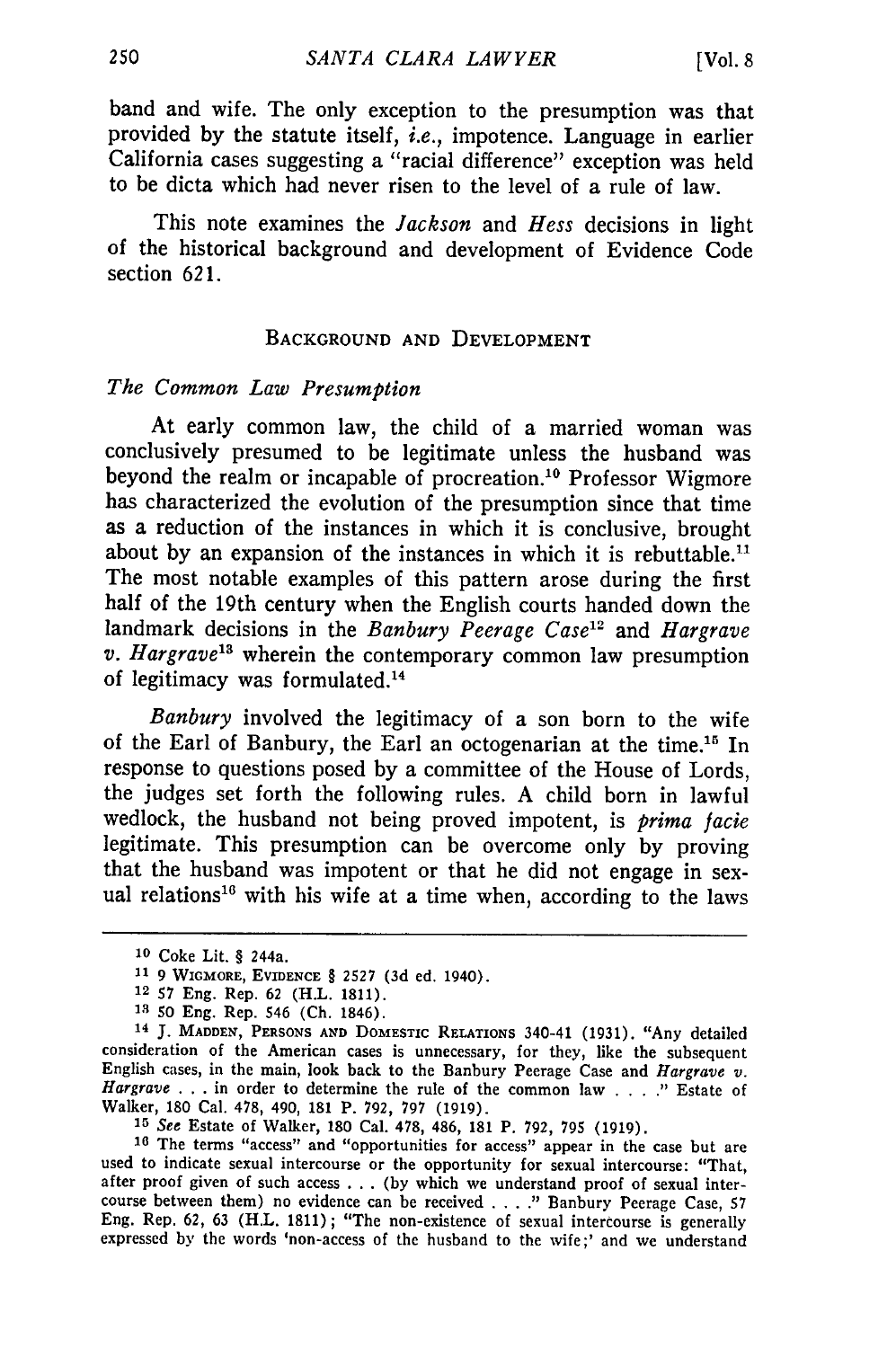of nature, he could be the father. Where there have been opportunities for intercourse with the wife at the relevant time, such intercourse is presumed. When, by presumption or otherwise, evidence of intercourse between the husband and wife at the relevant time is offered, a finding of paternity and legitimacy can be avoided only by evidence going to disprove the occurrence of such intercourse.17

In *Hargrave v. Hargrave,"8* the *Banbury* rules were formulated into what is generally referred to as Lord Langdale's rule:

A child born of a married woman is, in the first instance, presumed to be legitimate. The presumption thus established by law is not to be rebutted by circumstances which only create doubt and suspicion; but may be wholly removed by proper and sufficient evidence, showing that the husband was: 1. Incompetent. 2. Entirely absent, so as to have no intercourse or communication of any kind with the mother. 3. Entirely absent, at the period during which the child must, in the course of nature, have been begotten; or, 4. Only present, under such circumstances as afford clear and satisfactory proof that there was no sexual intercourse. Such evidence as this puts an end to the question, and establishes the illegitimacy of the child of a married woman.<sup>19</sup>

The court added that where it was shown that there had been opportunities for sexual intercourse, the husband was entitled to show the absence of such intercourse but he could not introduce evidence that any other man might have been the father of the child.<sup>20</sup>

Thus, *Banbury* and *Hargrave* announced that the presumption of legitimacy of a child born during wedlock was *prima facie* rather than conclusive. In a sense, however, the presumption had never really been conclusive insofar as it allowed for proof of impotence or absence of the husband beyond the "four seas." Conversely, the modern *"prima facie"* rule operated conclusively in cases where the husband failed to show nonintercourse or incompetency. For example, a husband who admitted intercourse with his wife at the relevant time was conclusively presumed to be the father notwithstanding the availability of contrary evidence. Logically, these

**18 50** Eng. Rep. 457 (H.L. 1846). **<sup>19</sup>***Id.* at 458. **<sup>20</sup>***Id.*

those expressions as applied to the present question, as meaning the same thing." *Id.* at 64.

**<sup>17</sup>** "In the Banbury case .. .inferences from circumstantial evidence were considered sufficient; and it was said that the presumption of legitimacy might be rebutted, not only by *direct* and *conclusive* evidence which negated the *possibility of sexual intercourse having taken place,* but by *circumstances* which might convince those who had to decide the question, that it did not take place." H. NIcOLAS, **TREATISE ON ADULTERINE** BAsTARDY **265** (1836).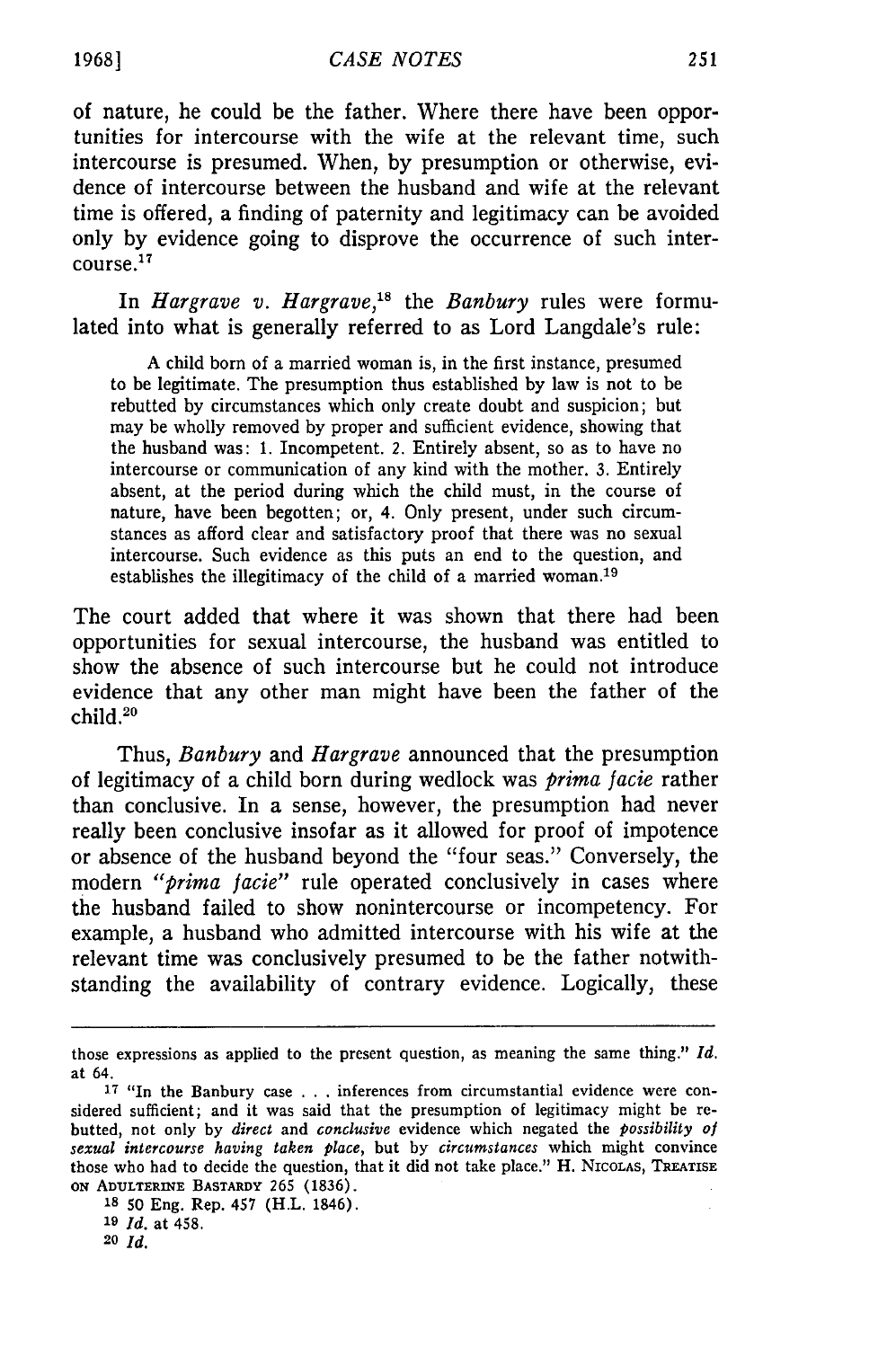rules precluded the admission of evidence of divergent racial characteristics or, had such data been available at the time, negative blood test results.

#### *The California Presumptions*

As will be seen, the California statutory provisions, enacted in **1872,** embraced the English rules-with one restriction. Under the English view, the presumption could be rebutted **by** proof of nonintercourse even in a case where the parties were cohabiting at the time of conception. In California, however, section **1962(5)** of the Code of Civil Procedure raised an indisputable presumption when cohabitation was established, provided that the husband was not impotent.<sup>21</sup> Thus, in *Estate of Mills*,<sup>22</sup> the court refused to receive evidence that, although the couple had been cohabiting, the husband had always slept in a separate room and the wife had shared her bed with Mills, a boarder. After defining "cohabitation" as "the living together of a man and woman ostensibly as husband and wife,"23 the court held that the presumption was **by** definition indisputable and, therefore, no evidence could be received to rebut it.<sup>24</sup>

After considering the nature of the indisputable presumption in *Mills,* the supreme court next examined the disputable presumption of Civil Code section 194 in *Estate of Walker. <sup>5</sup>*In *Walker,* the husband and wife had lived apart for four years prior to his death in **1913.20** Five months thereafter, the widow gave birth to twin sons. The court indicated that California had codified the

The *Mills* court also suggested that the indisputable presumption was not inconsistent with the four exceptions to the modern common law presumption as enumerated in Hargrave v. Hargrave, **50** Eng. Rep. 546 **(Ch.** 1846). However, in *Hargrave,* Lord Langdale went on to say, "In the course of the investigation, I apprehend that evidence . . . may be adduced, for the purpose of shewing the absence of sexual intercourse **.... " 50** Eng. Rep. at 548. The holding in *Mills* does limit this aspect of the decision in *Hargrave.* The limitation was noted in Estate of Walker, **180** Cal. **478, 181** P. **792 (1919),** "The English rule would seem to go so far as to permit evidence of nonintercourse even where the parties are cohabiting, i.e., living together in the same house or apartments. Such is not the rule in this state." *Id.* **at 491, 181** P. at **797 (citing CAL. CODE CIV. PROC. § 1962(5)** and *Estate of Mills).*

**25 180** Cal. **478, 181** P. **792 (1919).**

**26 176** Cal. 402, 407, **168** P. **689, 690 (1917)** (first appeal).

**<sup>21</sup> Now CAL. EVID. CODE § 621.**

**<sup>22 137</sup>** Cal. **298, 70** P. **91 (1902).**

**<sup>23</sup>** *Id.* **at 301, 70** P. **at 92.**

<sup>24</sup> Beyond the fact that the statute precluded the admission of such evidence, it was also inadmissible under Lord Mansfield's Rule since it consisted of testimony **by** the wife as to non-access. *See generally* **7 WIGMORE, EVIDENCE § 2063 (3d** ed. 1940). In California, this restriction applies only in cases involving the conclusive presumption. Estate of McNamara, **181** Cal. **82, 100, 183** P. **552, 559 (1919); McBAINE, CALIFORNIA EVIDENCE MANUAL § 209 (2d ed. 1960).**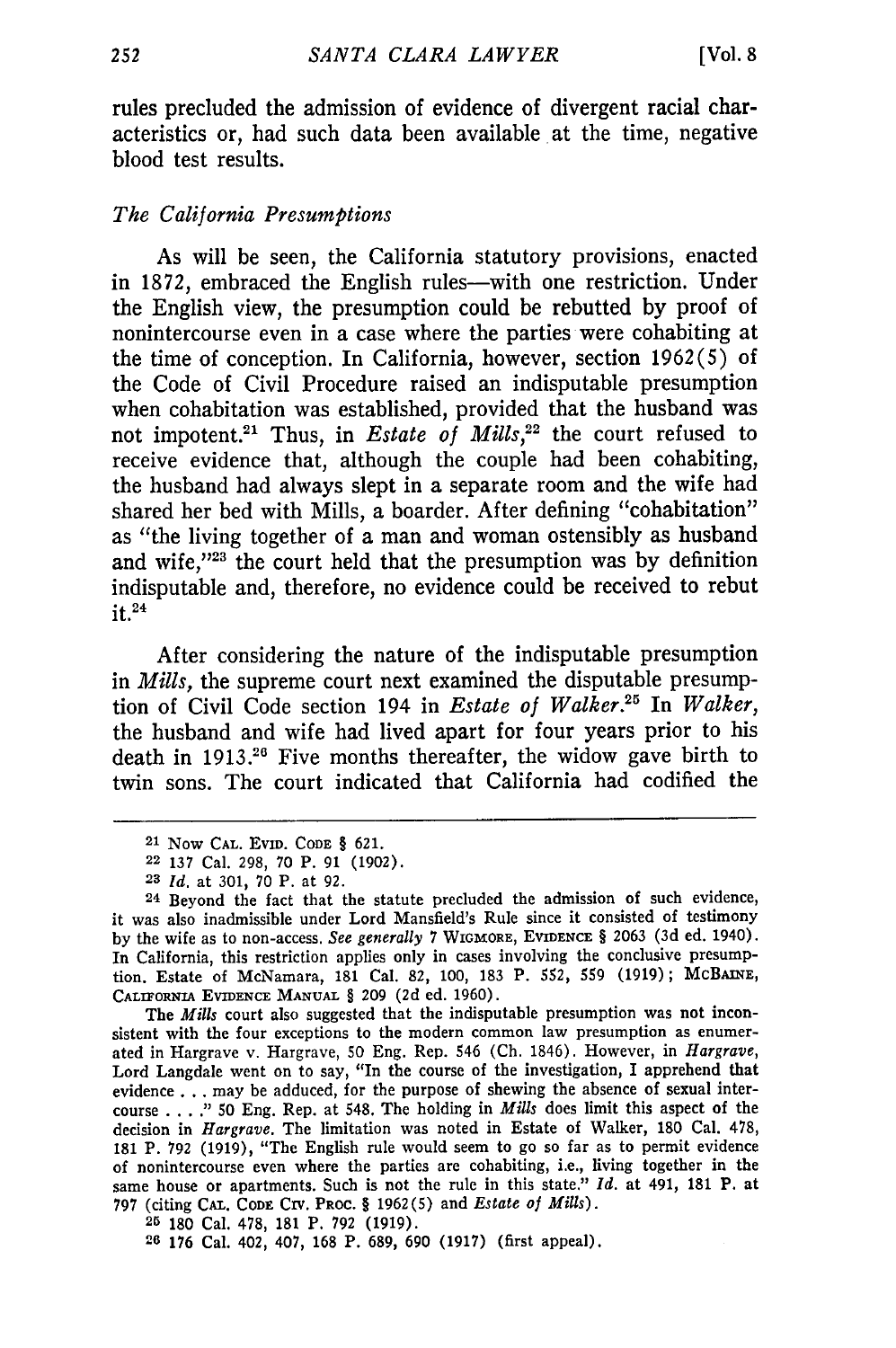common law rule as announced in *Banbury* and *Hargrave* by enacting the disputable presumptions of legitimacy.<sup>27</sup> Accordingly, the court held that there being no technical cohabitation, evidence of nonintercourse was admissible even though it was shown that there had been opportunities for intercourse and even though the wife had testified as to acts of intercourse with the husband.

Also in accord with the common law rule was the court's determination that where actual intercourse was shown to have occurred between the husband and wife at a time when it was possible by the laws of nature that he was the father, the presumption became *conclusive* and no inquiry would be allowed as to the probability of someone else being the father.<sup>28</sup> Additionally, in dictum, the court expanded the *Banbury-Hargrave* rule by announcing an exception to the presumption in cases where the racial characteristics of the child precluded the possibility that the husband was the father.<sup>29</sup>

Having considered the indisputable presumption in isolation in *Mills,* and the disputable presumption in isolation in *Walker,* the supreme court next examined a case involving both presumptions. In *Estate of McNamara*,<sup>30</sup> the husband and wife had cohabited for approximately five months when she left him and went to live with McNamara. Three hundred and four days after her departure the wife gave birth to a son; there had been no opportunity for intercourse with the husband in the interim. Since the indisputable presumption arises only when conception and cohabitation concur, the court was forced to consider the likelihood of a 304-day gestation period. Assuming as a matter of law that intercourse took place on the last day of cohabitation, the court held that, although it was *possible* that the husband was the father, the indisputable presumption did not apply where the gestation period necessary to reach that result would be contrary to the *usual* operation of the laws of nature, *e.g.,* 304 days. The court distinguished the broad language in *Walker,* that once the possibility of paternity on the part of the husband was established, no inquiry would be

**1968]**

**<sup>27</sup>**180 Cal. 478, 491, 181 P. 792, **797** (1919). See **CAL.** EviD. **CODE** §§ 621, **661** (West 1966).

**<sup>28</sup>**"There is no doubt but that the presumption of legitimacy goes at least to this extent: that if it appear that by the laws of nature it is possible that the husband is the father (that is, if it appears that the husband had intercourse with the mother during the period of possible conception), legitimacy is conclusively presumed *... "* 180 Cal. at 484, 181 P. at 794. But see Kusior v. Silver, 54 Cal. 2d 603, 354 P.2d 657, 7 Cal. Rptr. 129 (1960) (Blood test results may be conclusive against the disputable presumption.) ; Adoption of Stroope, 232 Cal. App. 2d 581, 43 Cal. Rptr. 40 (1965) (Sterility is substantial evidence rebutting the disputable presumption.). **<sup>29</sup>**180 Cal. at 491, 181 P. at 797.

**<sup>30</sup>** 181 Cal. **82,** 183 P. **552** (1919).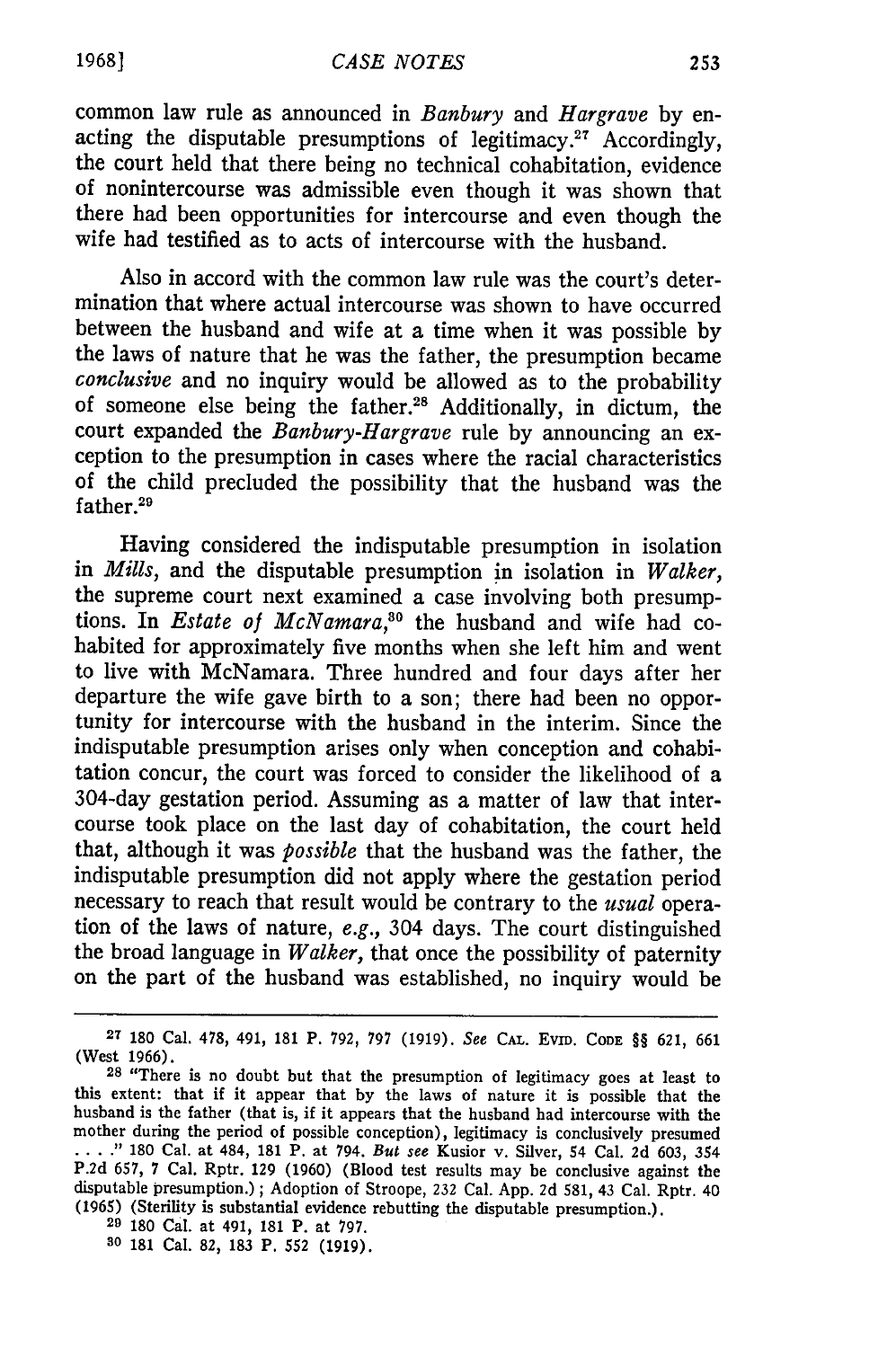made into the probabilities as to someone else being the father, as merely stating the rule "in a general way."31

By way of dictum, the court again acknowledged the existence of a "racial difference" exception.<sup>32</sup> Noting that the element of indeterminability normally present when either of two men could be the father is absent when a racial factor is added, the court reasoned that the same element of indeterminability is absent when only one of the men had engaged in intercourse with the mother during the usual period of conception.<sup>33</sup> After finding the indisputable presumption inapplicable, the court determined that the evidence was sufficiently "clear and satisfactory" to overcome the residual prima facie presumption of legitimacy.

Following *McNamara,* cases involving the indisputable presumption generally focused on the question of whether conception was concurrent with cohabitation. In these cases, the presumption was held inapplicable if birth occurred shortly after cohabitation began<sup>34</sup> or long after cohabitation terminated.<sup>35</sup>

**<sup>33</sup>**181 Cal. at 96, **183** P. at 557, 558. It is doubtful that indeterminability is, or ever has been, the test in applying the *statutory* conclusive presumption arising out of cohabitation. In *Mills,* the evidence offered would have made it possible to determine that the husband was not the father. The evidence was rejected on the ground that it was offered to dispute a presumption made indisputable by the statute. **Cf.** Hess v. Whitsitt, 257 A.C.A. 618, 622, 65 Cal. Rptr. 45, 48 (1967), *hearing denied,* 68 A.C. No. 8 (1968) (minutes at 3).

The *McNamara* court, in considering the effect of determinability, spoke in terms of a conclusive presumption raised by actual intercourse rather than the statutory conclusive presumption raised by cohabitation: "The reason for going beyond the *prima* facie presumption and applying a conclusive presumption wherever the husband has had intercourse with the wife during the time when the child must normally have been conceived, although others as well may have had intercourse with her during the same period, is the impossibility of determining under such circumstances who is the father. . **.** . [In the racial] instances **.. .**the element of indeterminability which is the reason for the presumption in the ordinary case is absent. . **.** .The same element of indeterminability is lacking in the [extended gestation] cases under consideration . **. . ...** Estate of McNamara, 181 Cal. 82, 95-96, 183 P. 552, 557-58 (1919).

**34** Anderson v. Anderson, 214 Cal. 414, 5 P.2d 881 (1931) (105 days after marriage; however, premarital intercourse was alleged and thus a 200 day period was at issue.) ; Smith v. Heilman, 171 Cal. App. 2d 424, 340 P.2d 752 (1952) (198 days); Murr v. Murr, 87 Cal. App. 2d 511, 197 P.2d 369 (1948) (190 days). *Compare* Dazey v. Dazey, 50 Cal. App. 2d 15, 122 P.2d 308 (1942) (250 days considered usual and normal; therefore indisputable presumption applied.).

**<sup>35</sup>**Whitney v. Whitney, 169 Cal. App. 2d 209, 337 P.2d 219 (1959) (297 days); McKee v. McKee, 156 Cal. App. 2d 764, 320 P.2d 510 (1958) (304 days).

**<sup>31</sup>***Id.* at **89, 183** P. at **555.**

**<sup>32</sup>***Id.* at 96, 183 P. at 557, 558. The acknowledgement loses some of its force upon an examination of the authorities offered in support of it. In two of the cases, the statements were dicta: Wright v. Hicks, 12 Ga. 155, 56 Am. Dec. 451 (1852); Cross v. Cross, 3 Paige 139 (N.Y. Ch. 1832). The cases directly in point were from jurisdictions where public policy considerations may have been influential: Bullock v. Knox, 96 Ala. 195, 11 So. 339 (1892) ; Watkins v. Carlton, 37 Va. (10 Leigh) 560 (1840).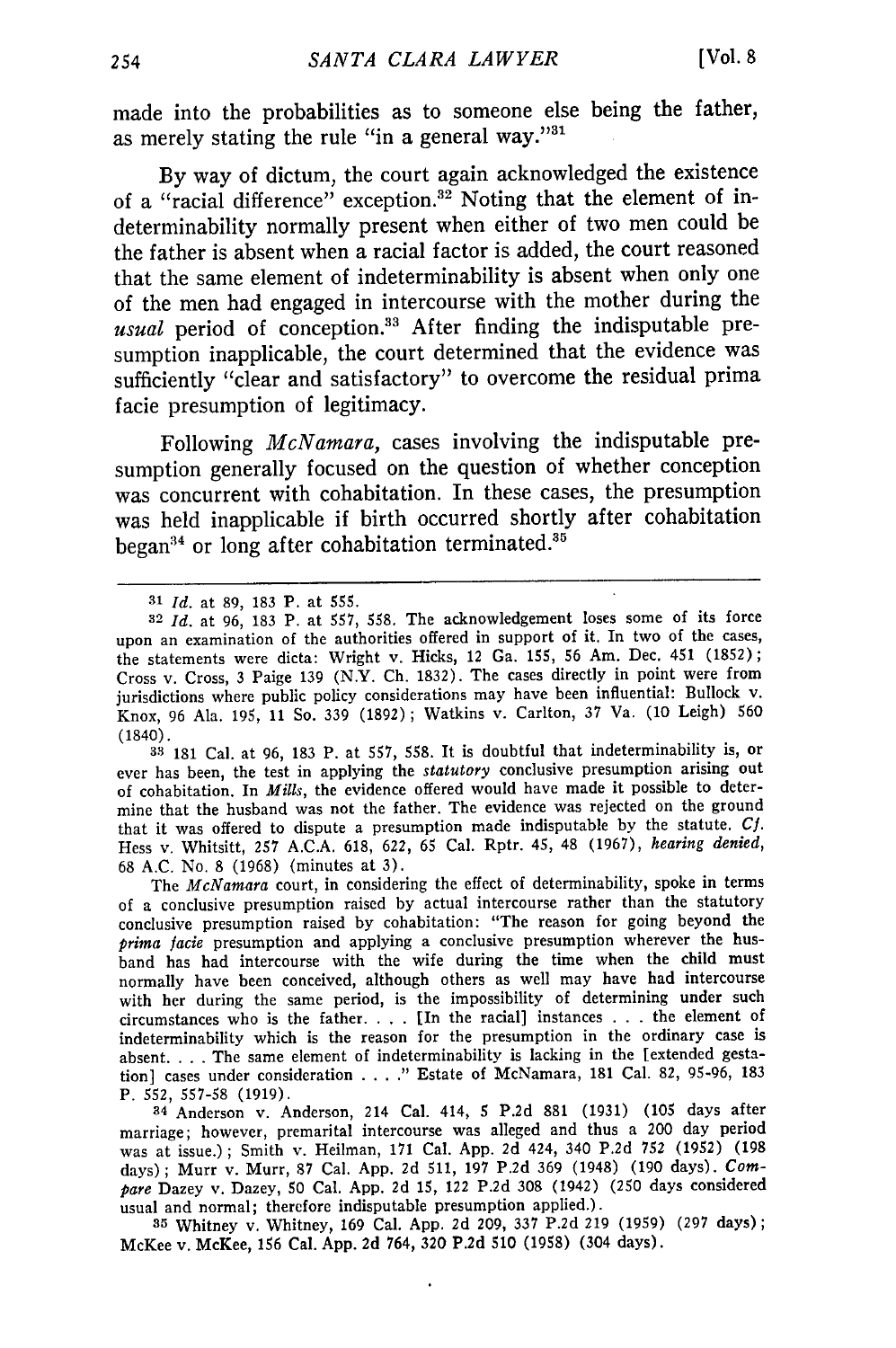The 1954 case of *Hughes v. Hughes*<sup>36</sup> involved the applicability of the indisputable presumption in a unique situation. There cohabitation was established but the husband, though not impotent, was found to be sterile. The court stated exceptions to the presumption where the husband was incompetent or if it was impossible by the laws of nature for him to be the father. Finding that sterility fell within both of the announced exceptions, the court held that the indisputable presumption was not applicable.

If the cases after *Mills* had established a trend away from the rule that no evidence could be received to rebut the indisputable presumption, that trend was reversed in *Kusior v. Silver.*<sup>37</sup> In that action to establish paternity and provide support, the mother offered blood test evidence indicating that her husband was not within the class of persons who could be the father. The central issue was the court's instruction as to cohabitation but the primary impact of the decision was felt in its holding that blood test results were admissible to rebut the disputable presumption but not the indisputable presumption.

The court attached special significance to the legislature's 1953 enactment of a *modified* version of the Uniform Act on Blood Tests to Establish Paternity.<sup>38</sup> The court reasoned that the adoption of section four of the Uniform Act<sup>39</sup> was a legislative determination that blood tests were to be conclusive in every case where they were admissible<sup>40</sup> provided that all the experts concurred in the results. However, the court further reasoned that the legislature's omission of section five of the Uniform  $Act<sup>41</sup>$  relating to the presumption of legitimacy of a child born during wedlock, indicated its intention that such tests should not be admissible to overcome the indisputable presumption. $42$ 

Legislative inaction since *Kusior* suggests that the supreme court correctly interpreted the legislative intent in omitting section

**<sup>36</sup>**125 Cal. App. 2d 781, 271 P.2d 172 (1954), *noted in* 28 S. **CAL.** L. **REV.** <sup>185</sup> (1955).

**<sup>37</sup>**54 Cal. 2d 603, 354 P.2d 657, 7 Cal. Rptr. 129 (1960), *noted in* 48 **CALIF.** L. REV. **852 (1960)** *and* 34 **S. CAL.** L. REV. 104 (1960).

**<sup>38</sup> CAL.** EvID. **CODE §§** 890-97 (West 1966), *formerly* **CAL. CODE** CIV. PROC. 99 1980.1-.7 (West 1955) [hereinafter cited as the UNIFORM **ACT].**

**<sup>39</sup> CAL. EVID. CODE** § 895 (West 1966), *formerly* **CAL. CODE** CIV. **PROC. §** 1980.6 (West 1955).

**<sup>40</sup>** 54 Cal. 2d at 619-20, 354 P.2d at 668, 7 Cal. Rptr. at 140.

<sup>41 &</sup>quot;The presumption of legitimacy of a child born during wedlock is overcome if the court finds that the conclusions of all the experts, as disclosed by the evidence based upon the tests, show that the husband is not the father of the child." UNIFORm **'ACT §** 5.

**<sup>42</sup>**54 Cal. **2d** at 618, 354 **P.2d** at **667,** 7 Cal. Rptr. at 139.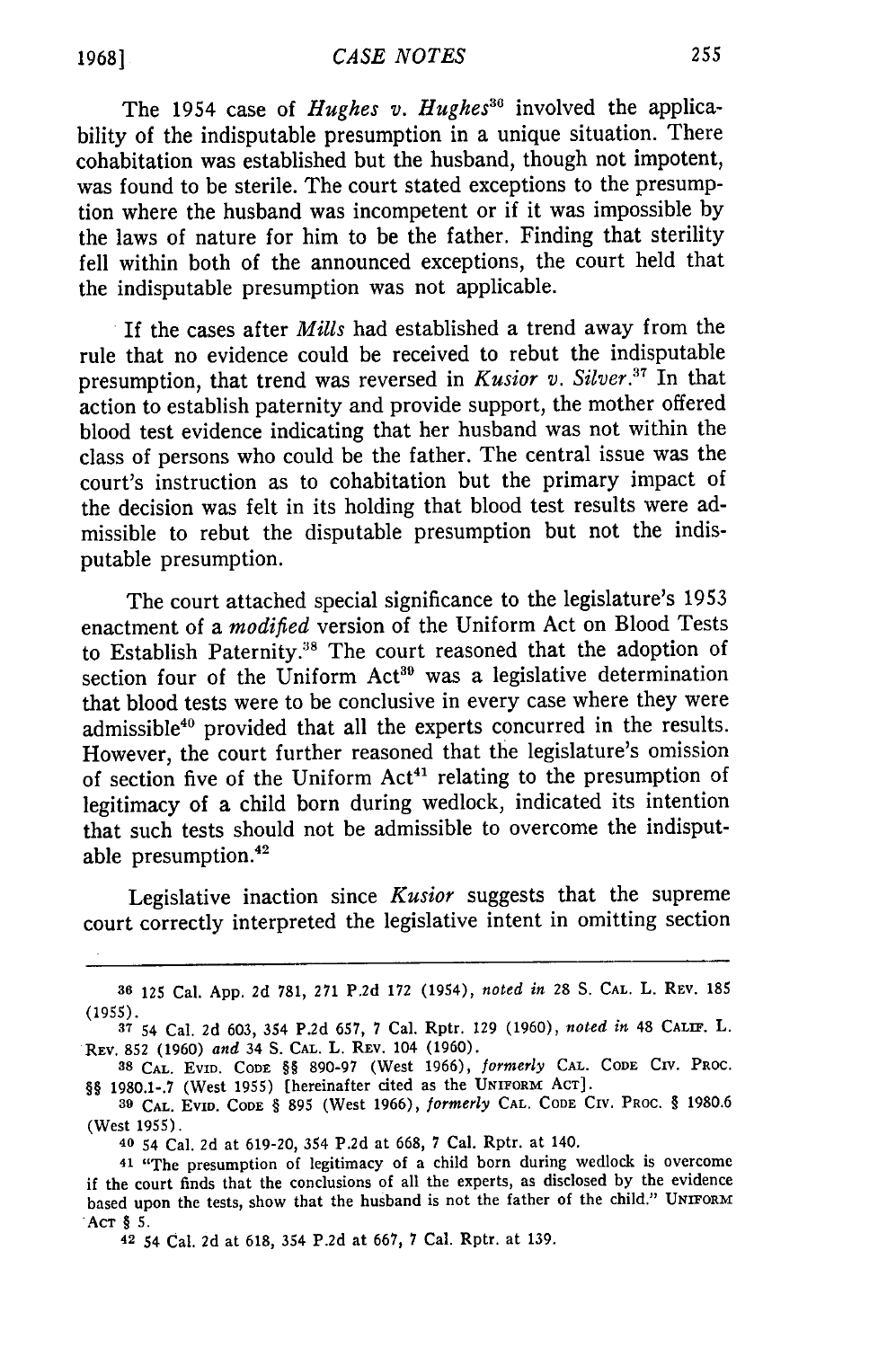five of the Uniform Act.<sup>43</sup> This revitalization of the statutory conclusive presumption is further reflected in the recent *Jackson44* and *Hess45* decisions, and calls for a reexamination of the doctrine of "impossibility" as a defense to the presumptions of legitimacy.

## TRACING THE DOCTRINE OF "IMPOSSIBILITY"

Much of the confusion that has surrounded the conclusive presumption of Evidence Code section **621** can be traced to language in *Walker* and *McNamara* suggesting that where it is *impossible* for the husband to have been the father, no conclusive presumption applies. In retrospect, it appears that the suggestion was partly correct and partly incorrect.

As already noted, even at early common law, the "conclusive" presumption of legitimacy could be overcome by a showing that the husband was impotent or beyond the realm at the time of conception. 40 Proof of these facts demonstrated the impossibility of his being the father. *Banbury* and *Hargrave* announced that the presumption of legitimacy was *prima facie* but, at the same time, limited the types of evidence by which it might be rebutted. As before, proof of impotence or absence during the time when conception must have occurred would prove illegitimacy. Additionally, even though there were opportunities for intercourse (giving rise to a presumption that it had occurred), the modern rule allowed proof that the husband had not had such intercourse at a *time* when, according to the laws of nature, he could be the father.<sup>47</sup> Thus, in effect, legitimacy was conclusively presumed in every case where the husband could not show, either by proof of impotence or nonintercourse at the time of possible conception, that it was *impossible* for him to have been the father.

In *Mills,* the California Supreme Court acknowledged the

44 67 A.C. 241, 430 P.2d 289, 60 Cal. Rptr. 649 (1967).

<sup>45</sup>**257** A.C.A. 618, 65 Cal. Rptr. 45 (1967), *hearing denied,* 68 A.C. No. 8 (1968) (minutes at 3).

**<sup>40</sup>***See* note **10** *supra* and accompanying text.

**<sup>47</sup>**In *Banbury,* the phrase "according to the laws of nature" referred to the gestation period; that is, evidence was offered to show nonintercourse at the time of possible conception rather than, for example, divergent physical characteristics.

*<sup>43</sup>*"[E]fforts to enact legislation permitting blood tests to negate paternity despite the provisions of Code of Civil Procedure Section 1962(5) failed enactment in the legislative sessions of 1961 and 1963." Final Report of the *Assembly Interim Committee on Judiciary Relating to Domestic Relations,* 23 ASSEMBLY INTERIM **COMM.** REP. 1963-1965, No. 6, at 135 (1965). In 1965, the legislature reenacted Code of Civil Procedure section 1962(5) into Evidence Code section 621. The only change at that time was the substitution of "conclusively" for "indisputably." This, however, was not intended to effect any substantive change. Jackson v. Jackson, 67 A.C. 241, 243 n.1, 430 P.2d 289, 290 n.1, 60 Cal. Rptr. 649, 650 n.1 (1967); Cal. Law Revision Comm'n, 7 REPORTS, RECOMMENDATIONS AND STUDIES 105 (1965).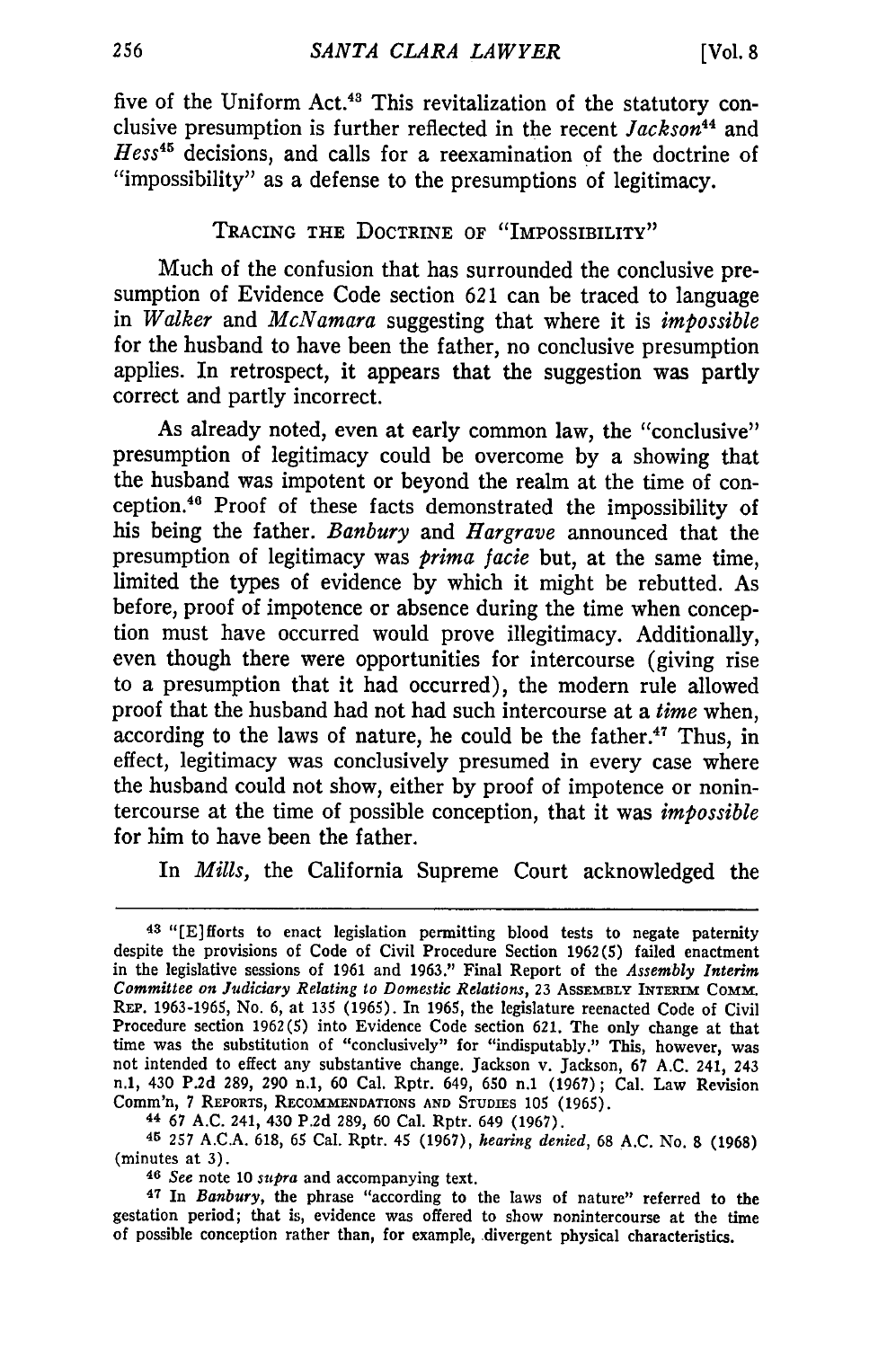*Hargrave* rules but announced that *no* evidence could be introduced to rebut the indisputable presumption of section 1962 **(5).48** Evidence of the impossibility of his paternity could be admitted only to avoid the operation of the presumption. That is, it was admissible to establish impotence or to disprove cohabitation at the relevant time. If those elements of the presumption were established, the rule announced in *Mills* precluded consideration of further evidence tending to prove the impossibility of the husband's paternity. In *Walker,* the evidence did in fact show that there was no cohabitation and, therefore, only the disputable presumption found in Civil Code section 1944" was under consideration. The court found that this section embodied the common law rules and held that the husband was entitled to show that he had not taken advantage of opportunities for intercourse with his wife during the period of possible conception. That is, by proof of nonintercourse, he could show *the impossibility* of his paternity. However, the court added that if there was intercourse at a time when it was possible that he was the father, legitimacy was conclusively presumed unless, by the laws of nature, it was manifestly *impossible* for the child to be his, for example where the husband and wife were white and the child a mulatto.50

Thus, after *Mills* and *Walker,* the defense of impossibility went at least this far: (1) as against the indisputable presumption, the husband could show that it was impossible that the child was conceived during the period of cohabitation<sup>51</sup> or, because of impotence, it was impossible for him to be the father; (2) as against the disputable presumptions, he could show that because of impotence, or nonintercourse during the period of possible conception, it was impossible for him to be the father, and further, assuming that intercourse had been established, that according to the laws of nature, it was manifestly impossible that he was the person who had fathered the child.

*McNamara* restricted the operation of these rules to cases where the length of the gestation period that would have to be assumed in order to invoke them, was in accordance with the *usual* operation of the laws of nature. The complication in *McNamara* lies not in the rule established, but rather in the rationale announced. The court said that the reason for applying a conclusive presumption in the first place was the indeterminability of paternity in a

**<sup>48</sup> CAL. CODE CiV. PROC.** § **1962(5)** (now **CAL.** Evm. **CODE** § 621 (West 1966)). 49 **CAL. CIV. CODE** § 194 (now **CAL.** EviD. **CODE** § 661 (West 1966)).

**<sup>50</sup>180** Cal. at 491, 181 P. at 797.

**<sup>51</sup>**That is, the husband could show that cohabitation and conception did not concur and thus prevent the presumption from arising.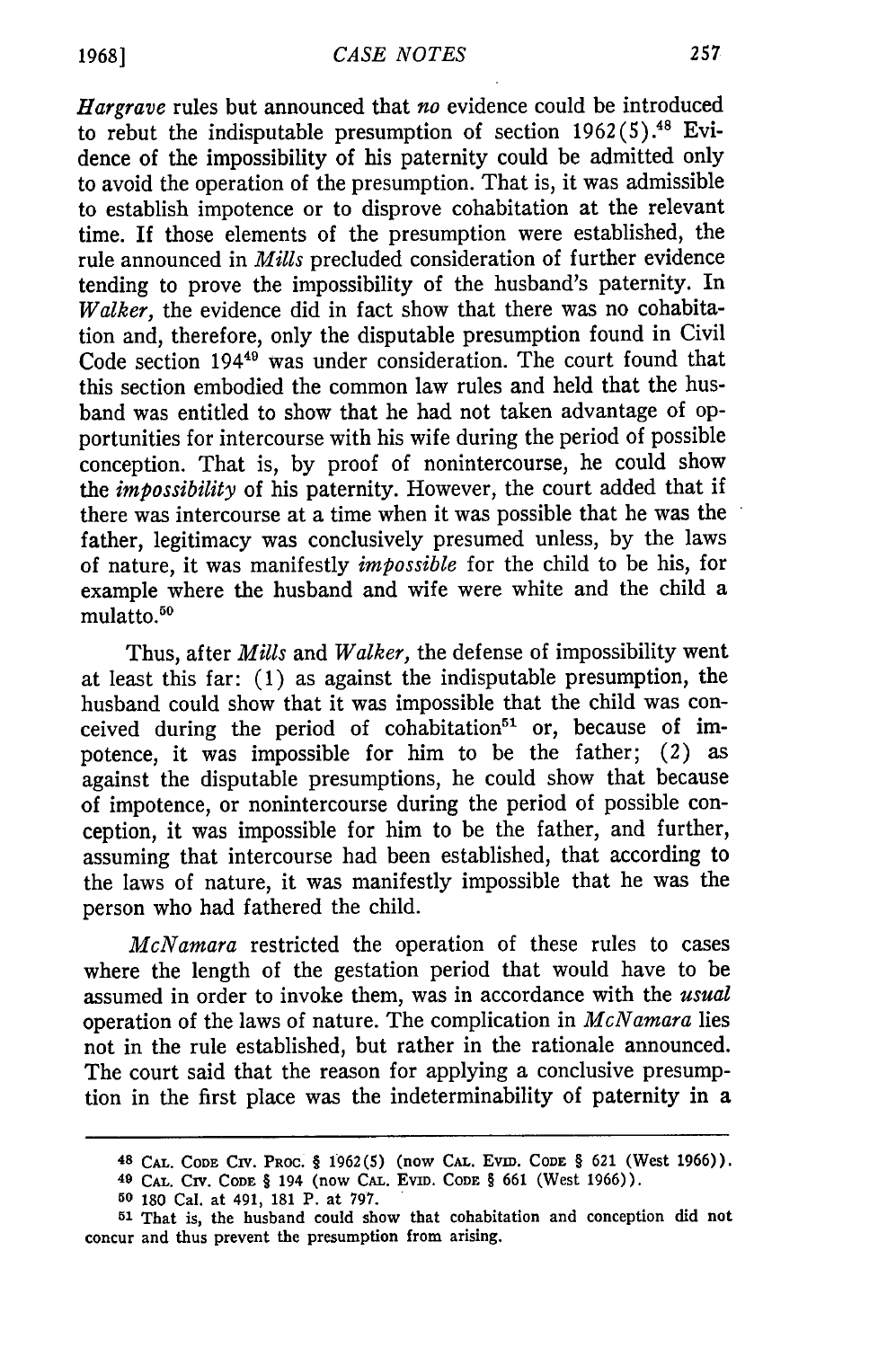case where both the husband and another may have had intercourse with the wife at a time when, according to the laws of nature, either could be the father.<sup>52</sup> Although this was consistent with the court's statement in *Walker* that the husband was conclusively presumed to be the father if there was actual intercourse during the period of possible conception, it was equally clear from the holding in *Mills,* that indeterminability played no part in the *statutory* conclusive presumption arising upon proof of cohabitation. As noted above, the *Mills* court rejected evidence that the husband had not had intercourse with his wife but that Mills had. If believed, such evidence would clearly have eliminated any indeterminability as between the husband and Mills.<sup>53</sup>

It was reasonable for the *McNamara* court to hold that, when considering unusual gestation periods, the case should not be determined "by *any* conclusive presumption of legitimacy."<sup>54</sup> However, it is submitted that, insofar as *McNamara* suggests that it is *always* proper for the husband to show the impossibility of his paternity by proof that tends to eliminate an indeterminability as between himself and another, it should be taken to apply *only* to cases involving the disputable presumption. That is, a husband who is not impotent may rebut the disputable presumption by showing either nonintercourse or biological disparities tending to preclude him as the father. However, in cases involving the indisputable presumption, his only defense is that by the *usual* operation of the laws of nature, it is not possible that the child was conceived at a *time* when he was cohabiting with his wife. This construction is consistent not only with the holding in *Mills,* but also with the results in the ensuing cases<sup>55</sup> with the possible exception of the district court decision in *Hughes v. Hughes.6*

As mentioned previously, the court in *Hughes* found that the "incompetency" exception to the common law presumption $57$  had been adopted as an exception to the indisputable presumption of

**<sup>52</sup>***But see* note 33 *supra.*

**<sup>53</sup>**On the particular facts in *Mills* the evidence could not have been received even if the court had accepted the "indeterminability" theory since it consisted of testimony by the wife as to non-access. *See* note 23 *supra.* However, the *Mills* court clearly based its rejection on the fact that the evidence was offered to dispute an indisputable presumption. 137 Cal. at 301, 70 P. at 92.

**<sup>54</sup>**181 Cal. at 97, 183 P. at 558 (emphasis added).

**<sup>55</sup>***See* cases cited in notes 34 and 35 *supra* considering what is a *usual* period of gestation. For the purposes of the conclusive presumption, the question in each case was whether the child was conceived while the husband and wife were cohabiting.

**<sup>56</sup>** 125 Cal. App. 2d 781, 271 P.2d 172 (1954). *Compare* Benes v. Young, 187 Cal. App. 2d 270, 9 Cal. Rptr. 500 (1960). *See also* Krog v. Krog, 32 Cal. 2d 812, 198 P.2d 510 (1948) ; Adoption of Stroope, **232** Cal. App. 2d 581, 43 Cal. Rptr. 40 (1965).

**<sup>57</sup>***See* note 19 *supra* and accompanying text.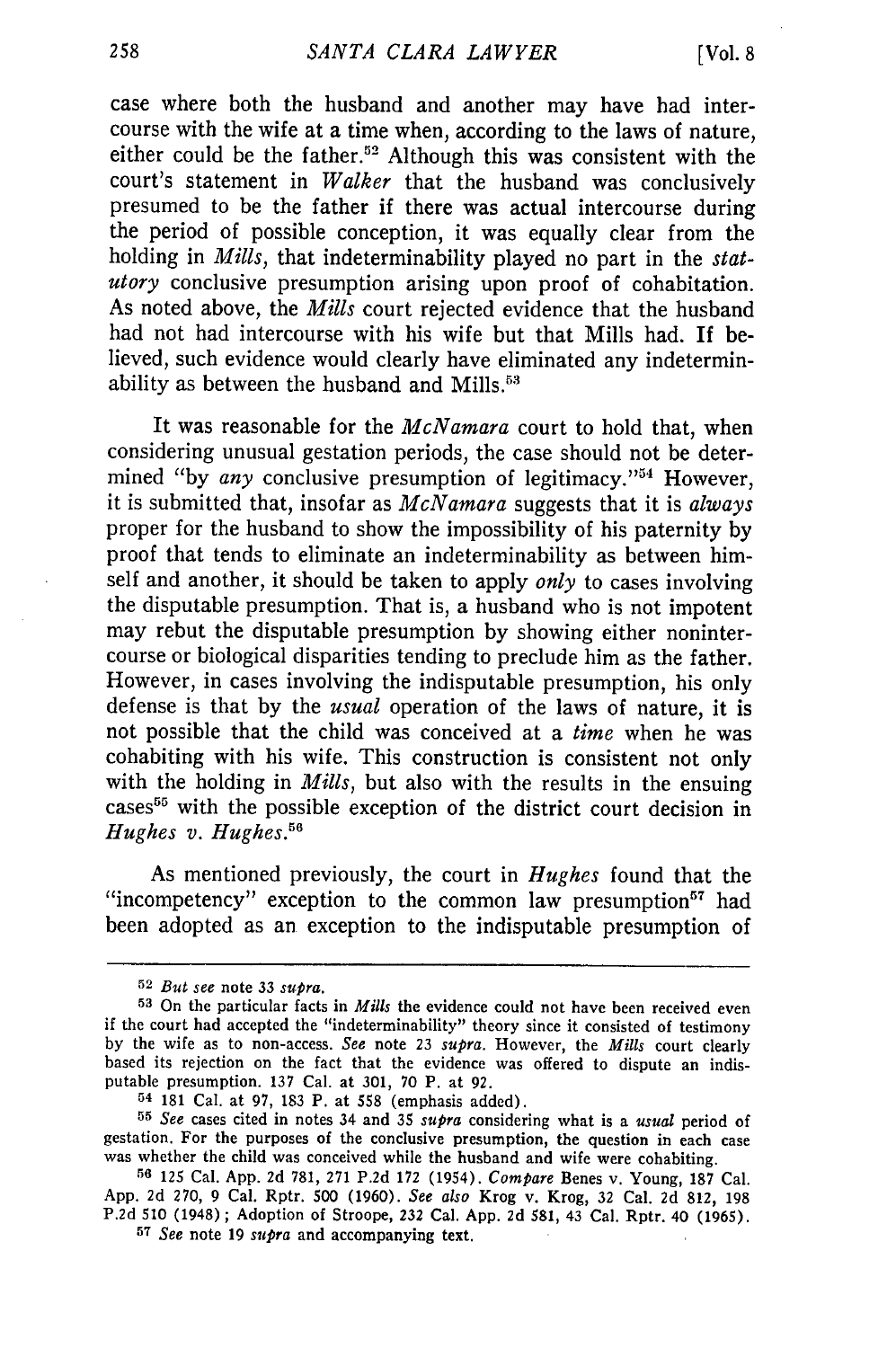Code of Civil Procedure section  $1962(5)$ .<sup>58</sup> The statute, however, acknowledges only one exception-impotence. While, as the court held, sterility may constitute incompetency, it does not constitute impotence. 59 Additionally, the court adopted the *McNamara* reasoning that the husband was entitled to eliminate the element of indeterminability by showing that it was impossible for him to be the father. But, the *Mills, Kusior* and *Hess* cases, inferentially, and the *Jackson* decision expressly indicate that with regard to the indisputable presumption, "impossibility" is relevant only insofar as it relates to impotence or the husband's showing that it was impossible for the child to have been conceived at a time when the parties were cohabiting. Thus, any exception based on sterility is questionable.

This increasingly literal construction of the statute is perhaps best exemplified in *Kusior.60* There the court acknowledged that by allowing blood test results to be conclusive against the disputable presumption of legitimacy, $61$  the legislature recognized their efficacy in establishing biological impossibility of paternity. By precluding such evidence in cases involving the indisputable presumption, the legislature indicated an overriding public policy favoring the legitimacy of children born to married couples cohabiting at the time of conception.62 Although the wisdom of this policy has been questioned,<sup>63</sup> the policy itself persists, as evidenced by *Jackson v. Jackson64* and *Hess v. Whitsitt. 5*

### *Jackson* **AND** *Hess*

In *Jackson,* the four days of cohabitation clearly fell within the period of possible conception. The question was whether conception occurred during the brief cohabitation; if it did, the conclusive presumption was applicable. Under the circumstances, there was

**<sup>60</sup>**Kusior v. Silver, 54 Cal. 2d 603, 354 P.2d, 657, 7 Cal. Rptr. 129 (1960).

**61 CAL. EvID. CODE** § 895 (West 1966).

**<sup>64</sup>**67 A.C. 241, 430 P.2d 289, 60 Cal. Rptr. 649 (1967).

**65 257** A.C.A. **618,** 65 Cal. Rptr. 45 (1967), *hearing denied,* 68 **A.C.** No. **8** (1968) (minutes at **3).**

**<sup>58</sup>** 125 Cal. App. 2d at 785, **271 P.2d** at 174.

*<sup>59</sup>Sterility:* Barrenness; unfruitfulness; incapacity to germinate or reproduce. *Impotence:* Inability to copulate. BLAcK's **LAW** DIcTioNARY 889, 1584 (4th ed. 1951) **;** *Cf.* 10 Amr. **JUR.** 2d *Bastards §* 22 (1963). But the terms have been used interchangeably. See, *e.g.,* Benes v. Young, 187 Cal. App. 2d 270, 9 Cal. Rptr. 500 (1960). *But see* Tosh v. Tosh, 214 Cal. App. 2d 483, 485, 29 Cal. Rptr. 613, 615 (1963).

**<sup>62</sup>**54 Cal. 2d at 619, 354 P.2d at 667-68, 7 Cal. Rptr. at 139-40.

**<sup>63</sup>** 48 CALIF. L. REV. 852, 856 (1960); 34 **S.** CAL. L. REV. 104, 107-09 (1960). "Though it may shock the legal mind to speak of an 'exception' to a conclusive presumption, it is surely no less absurd to presume the impossible." 28 **S.** CAL. L. REv. 185, 188 (1955).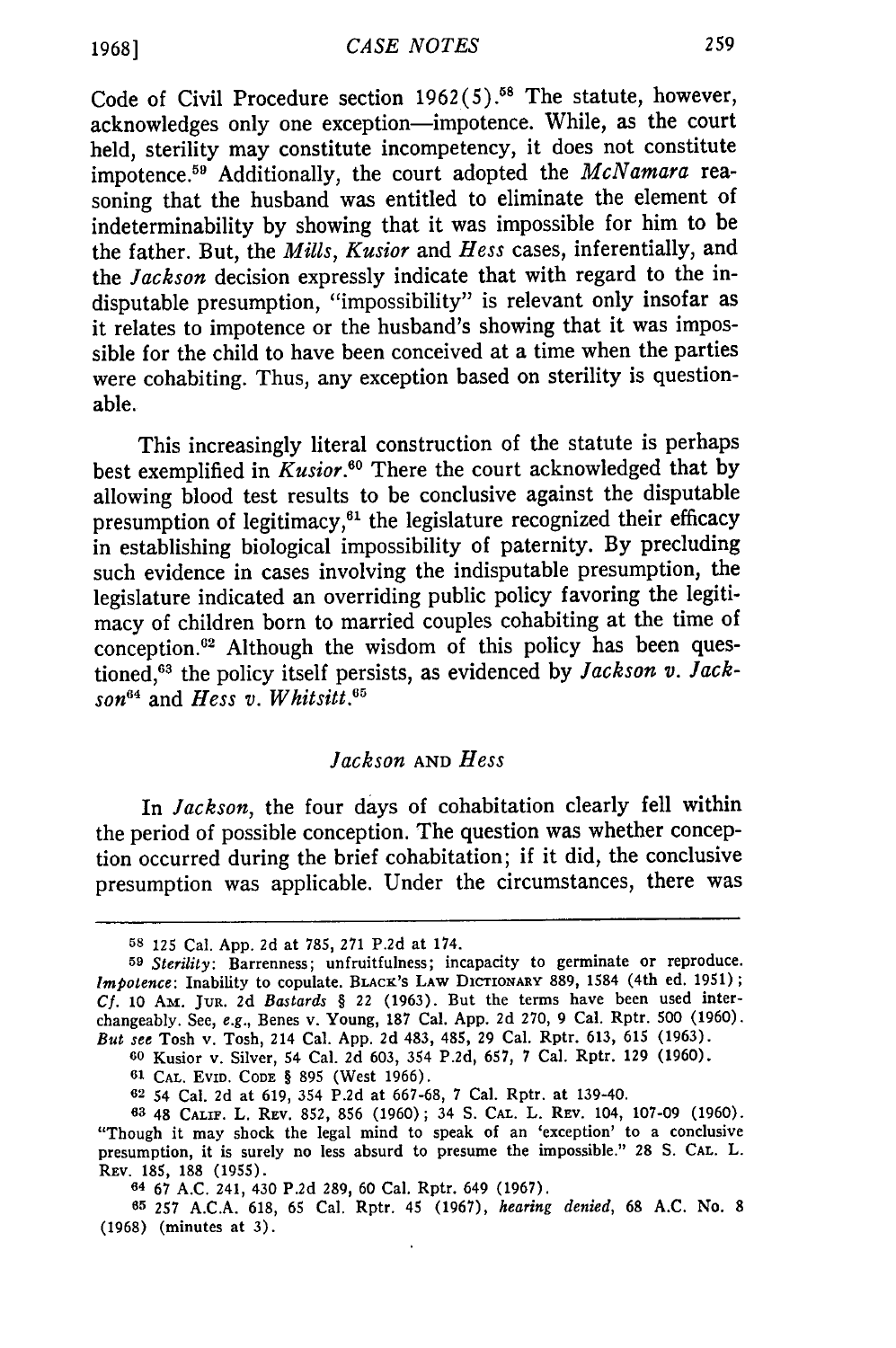almost no possibility that anyone other than the husband had an opportunity for intercourse with the wife during the four days. Blood test results precluding him as the father were strong evidence that the child must have been conceived at some other time. He was entitled to introduce such additional evidence as might be necessary to prove that such was the case.

"When the issue is whether the child could possibly have been conceived during cohabitation **. .** any competent evidence relevant to the question is admissible."<sup>66</sup> This would include, for example, evidence of divergent racial characteristics in a case where blood tests were inadequate. In every case, however, the husband must prove that neither he *nor anyone else* caused conception during the period of cohabitation. Thus, the *Jackson* rule will probably be ap-<br>plicable only in cases where there was such brief cohabitation as to enable the husband to account for all of his wife's time. If he can do so, and the blood test results exclude him, he will have avoided application of the conclusive presumption and overcome the disputable presumption as well.<sup>67</sup>

**If,** however, he cannot account for substantial portions of his wife's time, the conclusive presumption may be applied notwithstanding the blood test results.

It makes no difference whether the husband is the biological father, for the basis of the inquiry is whether he is the legal father of the child; he must be given a chance to prove that he is not the legal father by demonstrating the impossibility that the child was conceived during cohabitation with his wife.<sup>68</sup>

The possibility suggested in *Jackson*, that a man could be the legal father despite a finding that he was not the biological father, actually materialized in Hess v. Whitsitt.<sup>69</sup> In that case, the pertinent findings of fact were:

1. Ruby Hess is the natural mother of the child. *2.* The defendant is the natural father of the child. 3. At the time of the conception<br>of the child, Ruby Hess was married to Wesley O. Hess and was co-<br>habiting with him. 4. At the time of such conception Mr. Hess was<br>not impotent. 5. Mr. the defendant, is a Negro. 7. The child "is of mixed blood, evidencing both Negro and Caucasian characteristics, and bears a close physical resemblance to defendant."70

**<sup>16</sup>**Jackson v. Jackson, **67 A.C.** 241, 245, 430 P.2d **289, 291, 60** Cal. Rptr. 649, 651 (1967).

**<sup>607</sup> CAL.** EviD. **CODE** § 895 (West 1966).

**<sup>68</sup>**67 A.C. at 245, 430 P.2d at 291, 60 Cal. Rptr. at 651. **69 257** A.C.A. 618, 65 Cal. Rptr. 45 (1967), *hearing denied,* 68 A.C. No. 8 (1968) (minutes at 3). **<sup>70</sup>***Id.* at 618-19, **65** Cal. Rptr. at 45-46.